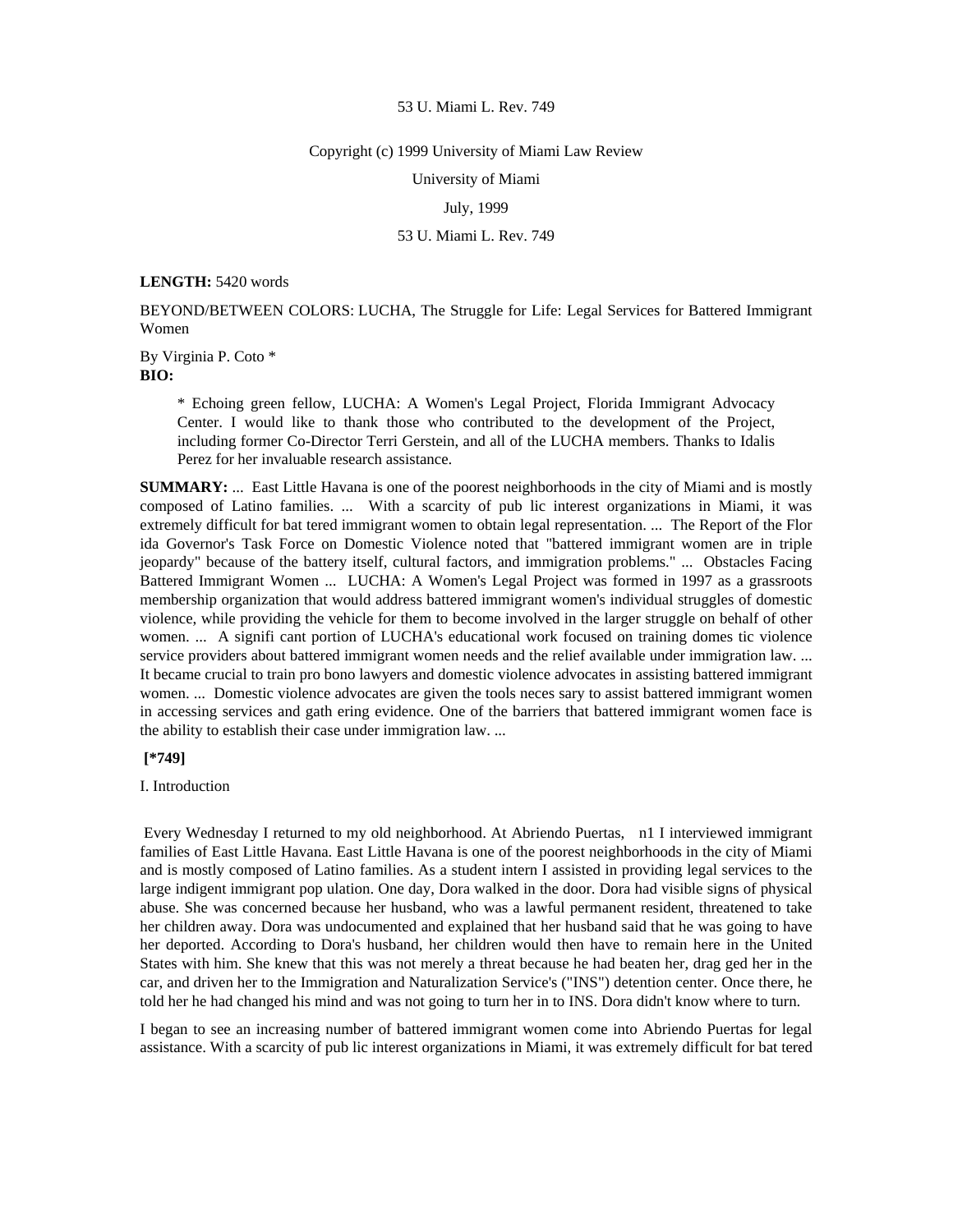immigrant women to obtain legal representation. As a Latina, who was raised in this community, I knew I had to try to change that fact.

The state of Florida covers approximately 55,000 square miles and is a geographically diverse state, with urban, suburban, and rural areas. Poor immigrants in rural counties, particularly farm workers, have liter ally no access to direct legal services. South Florida's proximity to Cen tral and South America and the Caribbean makes it the locus of immigrant access. With one of the largest refugee populations in the **[\*750]** United States, n2 Florida is second only to Los Angeles as a port of entry for large numbers of immigrants and refugees from these countries. The national statistics on domestic violence are well known: six million women are battered in the United States each year with the numbers increasing steadily. The devastating effects of domestic violence affect our entire society indiscriminately. n3 Domestic violence is blind to dis tinctions based on class, race, ethnic, religious, and economic lines. n4 Florida is not immune to this disturbing trend. In 1995, the Florida Department of Law Enforcement reported over 130,000 domestic vio lence crimes. In 1996, according to the Florida Coalition Against Domestic Violence, domestic violence centers provided 20,302 days of emergency shelter to 19,212 women and children. They also provided counseling services to 58,103 women and 9,433 children; assessed 7,846 children for abuse and neglect; and answered 150,352 calls made to the Domestic Violence Legal Hotline. In particular, Miami Dade County reported over 19,000 domestic violence incidents to the police in 1996.

With a large immigrant population in the state of Florida, battered women are particularly vulnerable and isolated. The Report of the Flor ida Governor's Task Force on Domestic Violence noted that "battered immigrant women are in triple jeopardy" because of the battery itself, cultural factors, and immigration problems." n5 Florida has the fourth largest immigrant population in the United States. Miami Dade County has one of the nation's largest immigrant populations, with fifty percent being foreign born.

This paper will discuss a response and approach to providing legal services to impoverished battered immigrant families. The first part will discuss the particular obstacles that battered immigrant women face in attempting to escape from their abusive homes. The next part discusses delivery of legal services to the poor, including traditional approaches as well as new and innovative models. The third part describes the response to providing legal services to victims of domestic violence in Miami. This model encompasses education, community outreach, and **[\*751]** legal representation. Finally, I will discuss the community and client's response to the LUCHA model.

II. Obstacles Facing Battered Immigrant Women

 Many battered immigrant and migrant women face numerous obstacles in their attempts to seek relief from abuse. These barriers include language, a lack of domestic violence service providers, a legal system that lacks cultural sensitivity, and a lack of information about legal relief that is available. These women may be naturalized United States citizens, lawful permanent residents, or they may be undocu mented immigrants. Those who are undocumented have not obtained permission from the Immigration and Naturalization Service (INS) to remain legally in the United States. Some may have entered without INS detection. Others may have overstayed their visas. Many may qualify for Legal Permanent Resident Status but may not know they qualify. n6 Many immigrant women are simply unaware that there are legal avenues available to stop the violence, which will not affect their immigration status. n7

This ignorance and unfamiliarity is largely due to incorrect infor mation provided to battered women by their abusers. n8 Large numbers of immigrant women are trapped in violent homes by abusive husbands who use the promise of legal status or the threat of deportation as a means to exert power and to maintain control over their wives' lives. n9 Immigrant women often fear that any sort of contact with governmental authority will expose their presence in the country and result in deporta tion. As a result, many women choose to stay in abusive relationships rather than face deportation.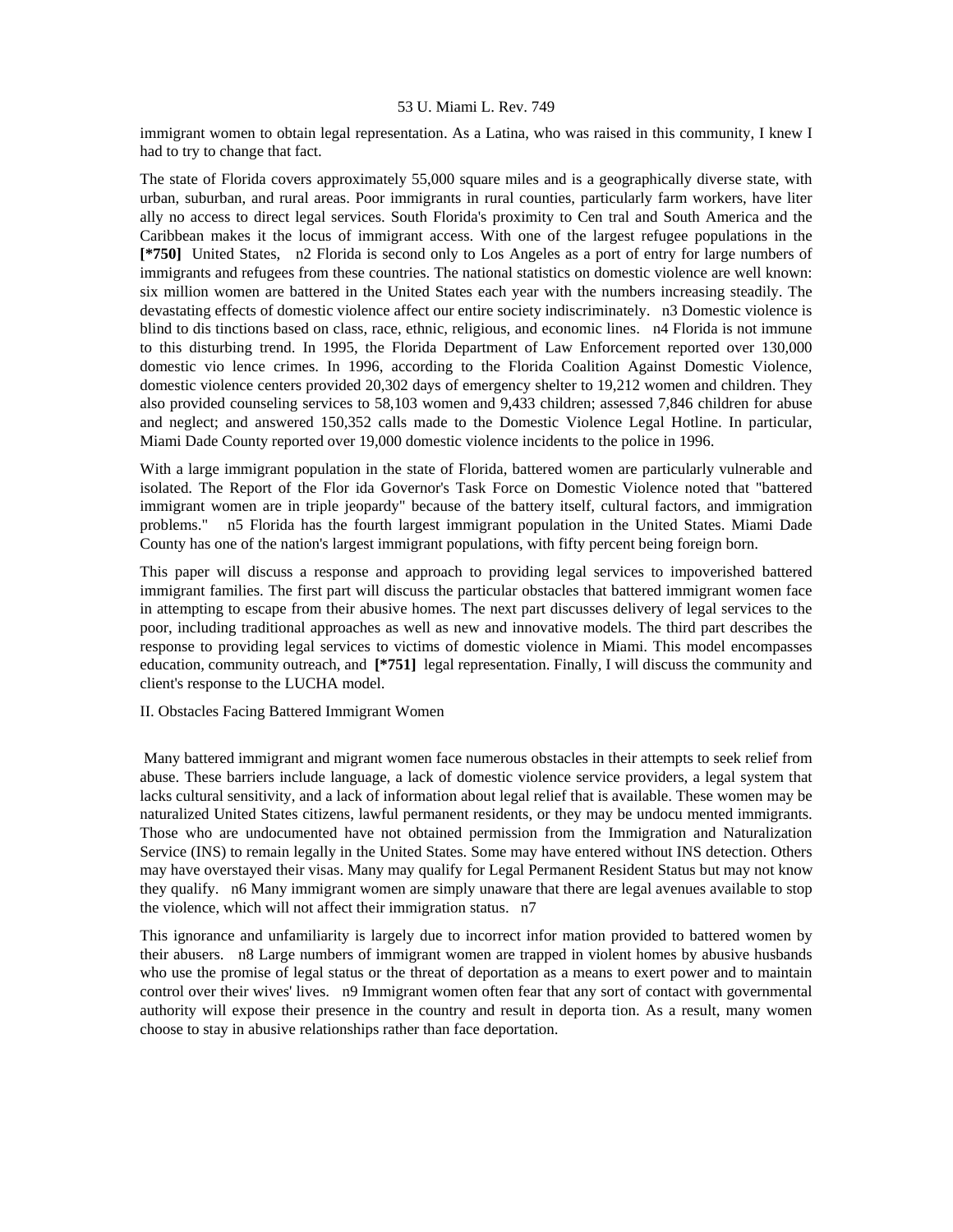In general, immigrant women lack information about services available to them, and are often unable to communicate or access infor mation because of language barriers. n10 On the other hand, service prov **[\*752]** iders are often unwilling to help immigrant and migrant women because of misconceptions about their ability to serve immigrants or because they wrongly believe funding sources prevent them from doing so. n11 Others do not offer services for immigrant women because the cases are complicated, and the providers do not believe that immigrant women are a priority population in their service area. n12

Isolation, and lack of knowledge, combined with cultural expecta tions and past experiences in home countries, compel immigrant women to tolerate inhumane and abusive treatment at home for the sake of the children, to preserve the marriage, or for the family. Moreover, an abuser's threats to alert INS heighten the hurdles that battered women already must overcome.

### III. Legal Services for the Poor

 An examination of most Legal Services n13 programs demonstrate that they remain entrenched in a law practice that emphasizes traditional litigation strategies as a means of fighting poverty. n14 Although some Legal Services providers have expanded their vision of the lawyer's role, such change has been slow. n15 The everyday practice of Legal Serv ices lawyers still consists primarily of high-volume representation of individual clients. n16

As a result of this high volume of cases, attorneys have little time to spend with each client to strategize about options and to discuss the way in which the client could participate in the lawyering process. n17 In order to handle large numbers of cases within the time constraints, staff attor neys are forced to respond to client concerns with stock answers and to guide client interviews with focused questions designed to elicit legally **[\*753]** relevant information. n18 Little time is available for clients to voice their non-legal concerns, express their emotional reaction to the situation, or question the lawyer's judgment. n19 With lawyers dominating their rela tionships with clients, the clients' role in the process is effectively silenced. n20

The Legal Services lawyer does not typically encourage clients to identify their problems. Furthermore, the lawyer often fails to suggest that the client work with peers to find solutions to these social problems. n21 This model does not recognize the power and impact that lay individuals, armed with experience and information, can have on themselves and one another. n22

Traditional practice hurts poor people by isolating them from each other, and fails to meet their need for a lawyer by completely misunder standing that need. n23 Poor people have few individual legal problems in the traditional sense; their problems are the product of poverty, and are common to all poor people. n24 The lawyer for poor individuals is likely, whether he wins cases or not, to leave his clients precisely where he found them, except that they will have developed a dependency on his skills to smooth out the roughest spots in their lives. n25

Unlike traditional litigation techniques, community education offers a significant opportunity for clients to participate in discussions, learn new information, and play an active role in solving problems that affect them. n26 Because clients are brought together through educational work, learning occurs in collaborative, dynamic ways that are not possible within the confines of the attorney's office. n27

Grassroots legal education and empowerment projects nonetheless offer an important means for expanding the boundaries of the traditional attorney-client relationship. n28 Attorneys can learn to effectively facili tate, educate, and organize, and can create an environment that empow **[\*754]** ers members of historically marginalized communities. n29 Clients can begin to take a greater role in making decisions within their individual legal cases, and can work together to solve their own problems. n30 In addition, empowered clients can be more effective in building commu nity organizations and coalitions dedicated to bringing about fundamen tal social change. n31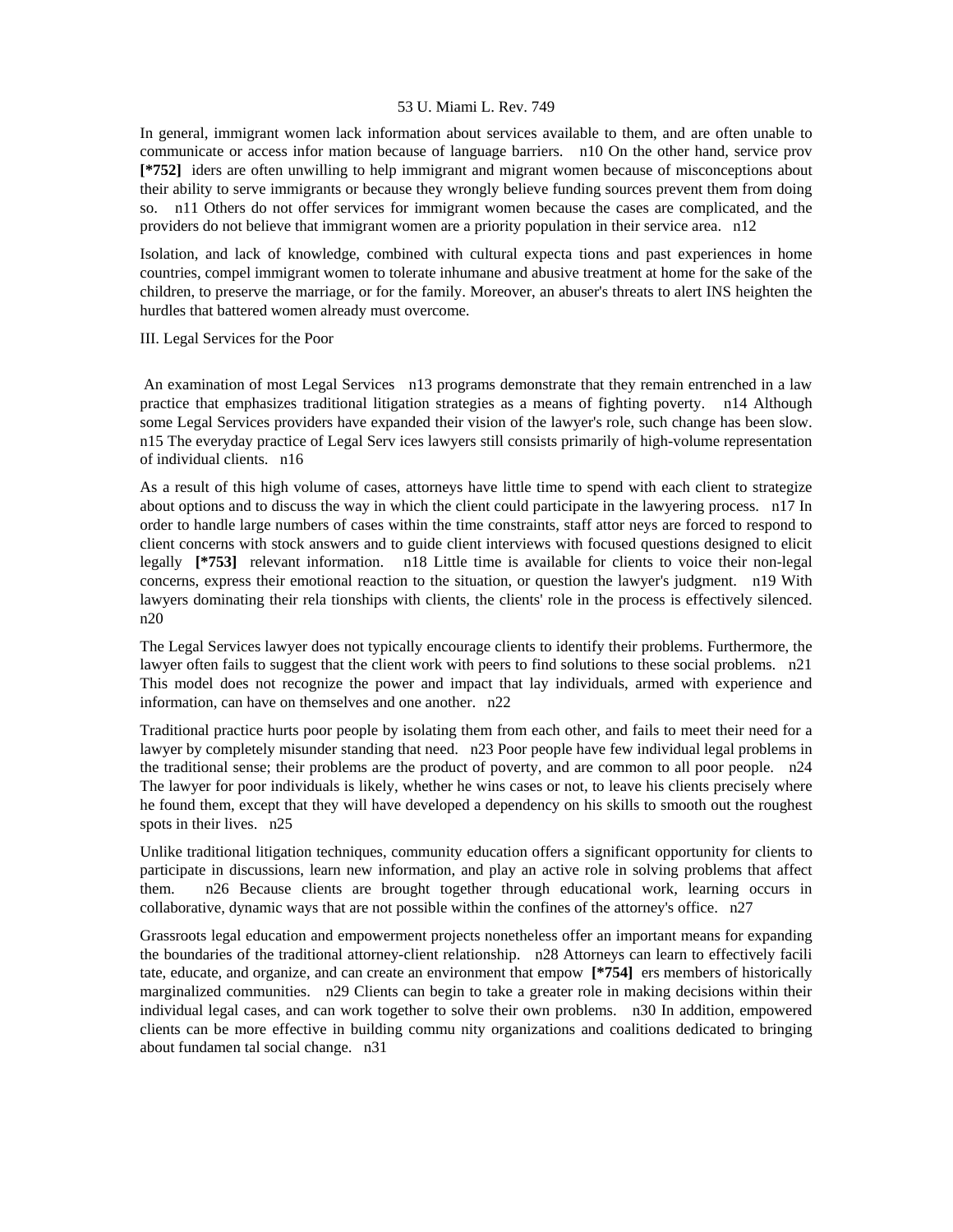One example is the Hermanas Unidas n32 program at Ayuda, n33 Inc. located in Washington, D.C. Ayuda offers an additional route to its cli ents; a route that enables them to do for themselves what we as attorneys cannot and should not do. n34 Hermanas Unidas provides a vehicle for addressing many of the "non-legal" concerns confronting our clients. n35 The members not only improve their access to desperately needed social services, but also learn to advocate for one another. n36 The women gain independence, and avoid relying on professionals who are often not as effective as another compa<tild n>era. n37

Those clients who believe that they are alone in their struggle against domestic violence discover that they are not alone. n38 With other women, they "share their stories" and offer emotional support to one another. n39 This support enables participants to build self-esteem and confidence. n40 They begin to exchange opinions, debate issues, and criti cally examine the world around them. n41 With this increasing confi dence, they turn outward and begin educating and organizing others in the community. n42

Another example is the Workplace Project located in Hempstead, New York. The Workplace Project is a community-based membership organization that organizes workers to fight widespread labor exploita tion. n43 The Workplace Project works in the Latino community and its goal is to organize immigrant workers. n44 It is an active grassroots organ **[\*755]** ization that is run democratically by low-income immigrant workers. The Workplace Project chose not to work with all workers, because the Project gains strength from having deep roots in a single community, creating the potential for effective alliances with other communities. n45 The Workplace Project also conducts outreach in the Latino community to provide information about workers' rights and a Worker Course designed to develop legal knowledge, organizing skills, and leadership ability in its participants. n46

## IV. LUCHA: A Women's Legal Project

 In an effort to address the plight of battered immigrant women I felt I had to develop a model for delivery of legal services to serve this vulnerable population. LUCHA: n47 A Women's Legal Project was formed in 1997 as a grassroots membership organization that would address battered immigrant women's individual struggles of domestic violence, while providing the vehicle for them to become involved in the larger struggle on behalf of other women. n48 LUCHA's approach requires the active involvement of battered immigrant women. Women become LUCHA members by taking a six-part course on women's rights, and committing their time to assisting other women. Members are then eli gible to receive free legal representation in immigration matters. LUCHA's main activities fall into three categories: education, legal serv ices, and organizing.

A. Educational Course and Organizing:

 LUCHA provides a six-part course on women's issues. The partici pative course covers topics selected by low-income immigrant women, such as immigration law, workers' rights, domestic violence, public ben efits, victim's rights, community resources and how to be heard by your government. The class setting provides battered immigrant women with an emotional and social support system consisting of other women in the same situation as themselves, thus alleviating the isolation that they endured in their abusive relationship. Moreover, the course empowers **[\*756]** the women by educating them about their rights and how to ensure that these rights are not infringed upon. Completion of the LUCHA course is a prerequisite for LUCHA membership.

We wanted the women to feel comfortable and encouraged them to attend classes. To allow for maximum participation, the classes are held in Spanish, and childcare is provided for them. Perhaps the most impor tant element of the course was establishing a sense of community among participants. We tried to generate a group feeling by conducting some exercises to get to know one another and by initiating communication.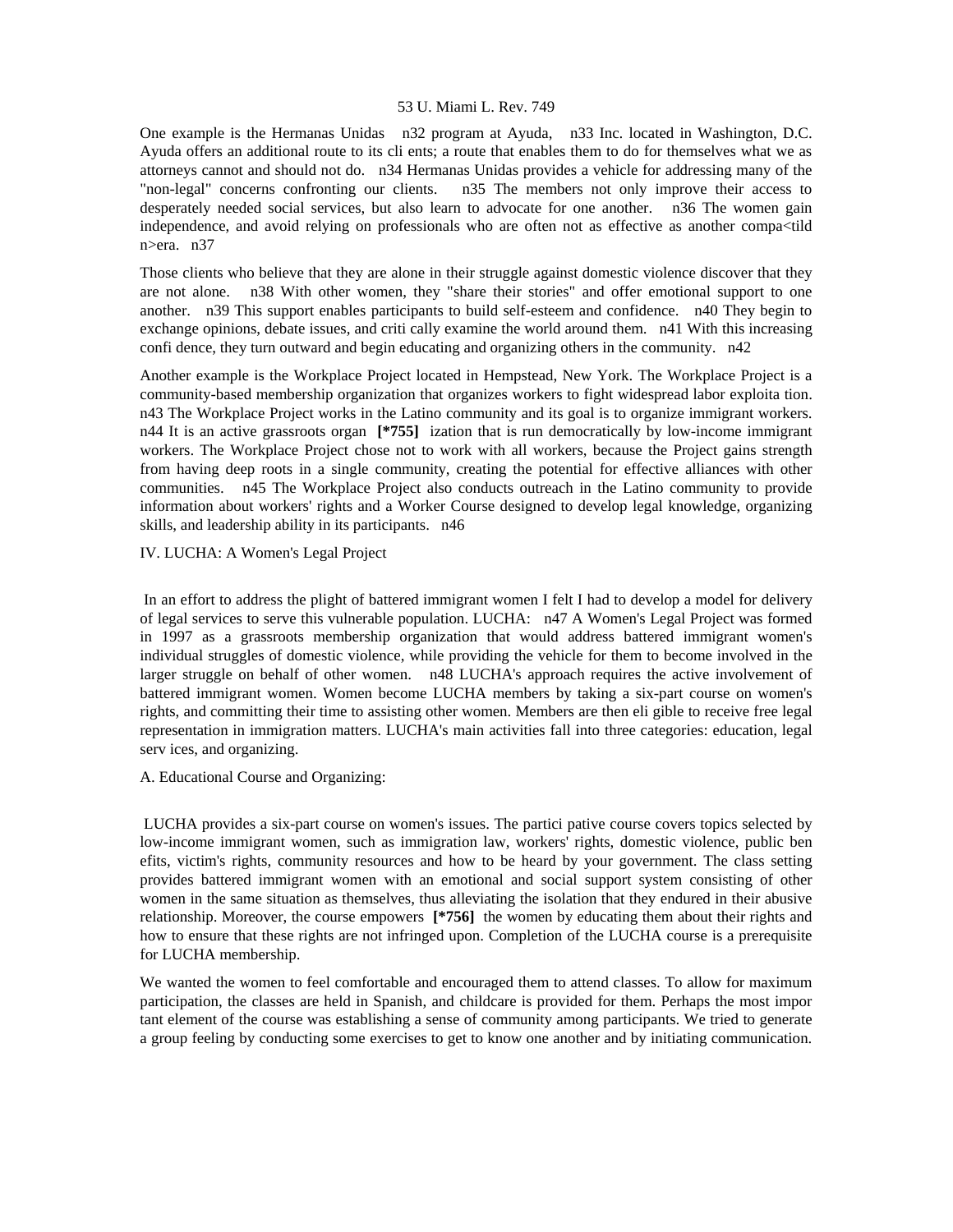As a result, the women were very active and interacted with each other as well as the class speaker. They took notes and used that resource to follow up on their individual legal cases as well as for areas of concern of their family and friends.

Informal and formal evaluations are conducted at the end of the course in the form of a group brainstorming session. The results indi cated that the members wanted more than six classes and wanted them to be longer than the two hours scheduled. Also, the members felt that they wanted to implement what they learned through the formation of committees.

Upon completion of each LUCHA course, graduates join a women's organization which conducts outreach activities, examines public policy, and shares responsibility for LUCHA's Spanish language radio show, "La Voz de la Mujer" (The Voice of Women). Class gradu ates have participated in LUCHA activities in various forms. Members' commitment to assisting other victims of domestic violence range from exchanging phone numbers, or assisting each other with transportation by car pooling to classes, or by attending a court hearing with a fellow member. Moreover, graduates have made presentations to incoming classes on the LUCHA support network, to church groups or at informal gatherings in their homes, and have assisted in formatting "La Voz de la Mujer." New members are encouraged to participate in LUCHA activi ties and commit to assisting other women who have survived domestic violence.

The commitment to helping other victims of domestic violence has resulted in the creation of committees. One such committee is the com munity education committee. Its purpose is to provide access to infor mation to battered immigrant women so they too can escape the intolerable situation of violence in their homes. The committee's efforts focus on speaking out on domestic violence in the media including radio, television, and newspaper. As part of its goal, the committee will take over the radio show in its entirety and be responsible for its programming.

# **[\*757]**

## B. Community Education and Legal Services

 In exchange for their participation, LUCHA members receive free legal services in immigration matters. However, in a world where free legal services are more and more restricted we felt that we wanted to develop a system for delivery of legal services. Although Miami has several nonprofit organizations dedicated to assisting poor immigrants in immigration matters there are none that specifically address the needs of this most vulnerable population, abused women and children. A signifi cant portion of LUCHA's educational work focused on training domes tic violence service providers about battered immigrant women needs and the relief available under immigration law. Because domestic vio lence service providers work directly with the community, they are often the first contact for persons in domestic violence situations. It is there fore vital that these providers develop the ability to give basic problem- solving advice and to have a basic understanding of immigration law.

Soon after LUCHA opened its doors we found ourselves over whelmed with the amount of clients that needed our legal representation. We realized that we lacked the resources to provide legal representation for all those who required our assistance. It became crucial to train pro bono lawyers and domestic violence advocates in assisting battered immigrant women. Trainings have been conducted in an attempt to reach this goal. Domestic violence advocates are given the tools neces sary to assist battered immigrant women in accessing services and gath ering evidence. One of the barriers that battered immigrant women face is the ability to establish their case under immigration law. n49 Thus, advocates become central in assisting attorneys representing battered women. The idea is that domestic violence advocates work together with attorneys thus facilitating successful legal representation.

One of the directions that the Project intends to take in its second year is that of broadening the availability of legal representation for bat tered immigrant women and children throughout the state. Although the state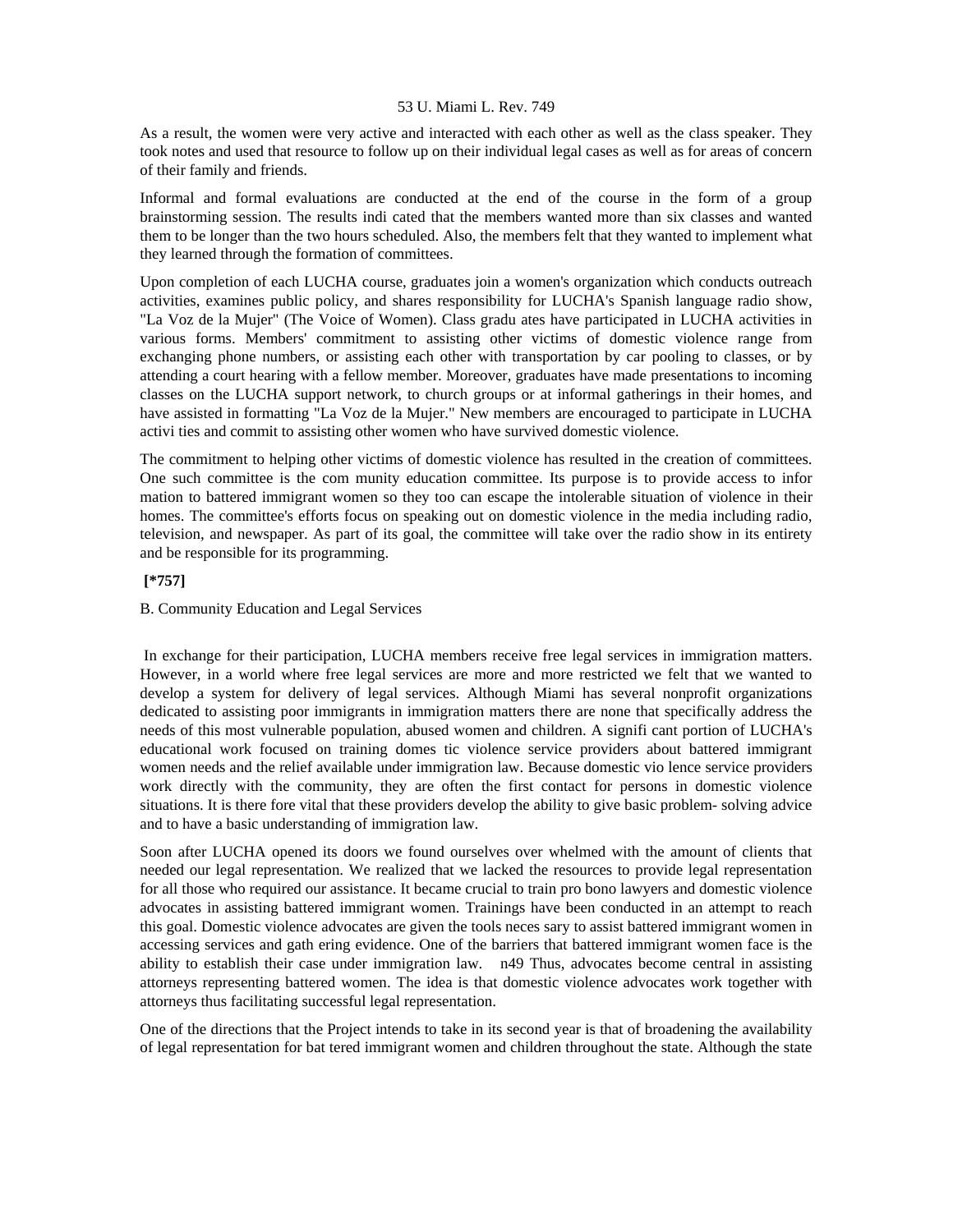of Florida has one of the highest immigrant populations, there are few organizations throughout the state that provide legal representation in immigration matters. Most Legal Service organizations have restric tions on the types of immigrant clients they may serve. However, these restrictions permit representation of battered women regardless of their **[\*758]** immigration status. Therefore, it is possible to train and develop a state wide network of attorneys. We hope to bring our local efforts to a state wide level.

### V. Conclusion

 In Miami, LUCHA was an innovative means of providing services to an under-served population while at the same time providing educa tion and empowerment. However, LUCHA received much opposition in the community as to the way it provides legal services to clients. How ever, LUCHA received much opposition in the community as to the way it provides legal services to clients. The opposition felt that it was unreasonable to force battered women to participate in a six-part course and to request a commitment to help other domestic violence victims in order to receive legal services. Battered women already have so much on their plate and this was one more thing among several that was imposed on them. They have to deal with their social worker, partici pate in groups at the shelter, take parenting classes, and a long list of other potential obligations. This was not fair. Women need legal serv ices and not education they said.

We adhered to the project's original design and explained that like other legal services organizations which ration out services this was just a different way to do it in this community. Legal services for the poor are rationed out in a variety of ways already, such as by geographic location, income eligibility, immigration status, and project funding levels. We felt that when legal service programs provide assistance to indigent clients without charging for those services, we are unwittingly transmitting a message: "Nothing you have and nothing you can provide is of any value to me, the poverty lawyer." n50 That is not only patroniz ing; it is wrong and it is self-defeating. n51 It is a strategy more likely to generate frustration and a sense of powerlessness than progress. n52 Help ing the poor with legal representation will not work if it does not enable our clients to produce and to contribute. n53 If we are to be true to our commitment to the client community, we must understand that we need them at least as much as they need us. n54

The tide has turned and LUCHA is respected in the community. Community organizations and leaders seek our participation and those of our members. As the project is completing its second year LUCHA **[\*759]**  members continue to participate in the program by giving of their time. Graduates attend the first meeting of each course to welcome new mem bers and share their experiences. One member writes:

 "After traveling a long journey of nightmares, terror, and darkness, today I have hope. There is a bright light in my future. LUCHA has changed my life. I am no longer alone in my journey of survival."

 LUCHA members make a difference in each other's lives. LUCHA will continue to strive to be an environment for women to grow and to learn.

## **FOOTNOTE-1:**

n1. "Abriendo Puertas" means "opening doors" in Spanish. This is a community center in Miami for Latinos and is funded by the Mental Health Initiative of the Anne Casey Foundation.

n2. Florida Health and Rehabilative Services - Refugee Programs Administration Report: "Refugee, Amerasian, & Entrant Arrivals to Florida FY 1991-1993 by HRS Districts and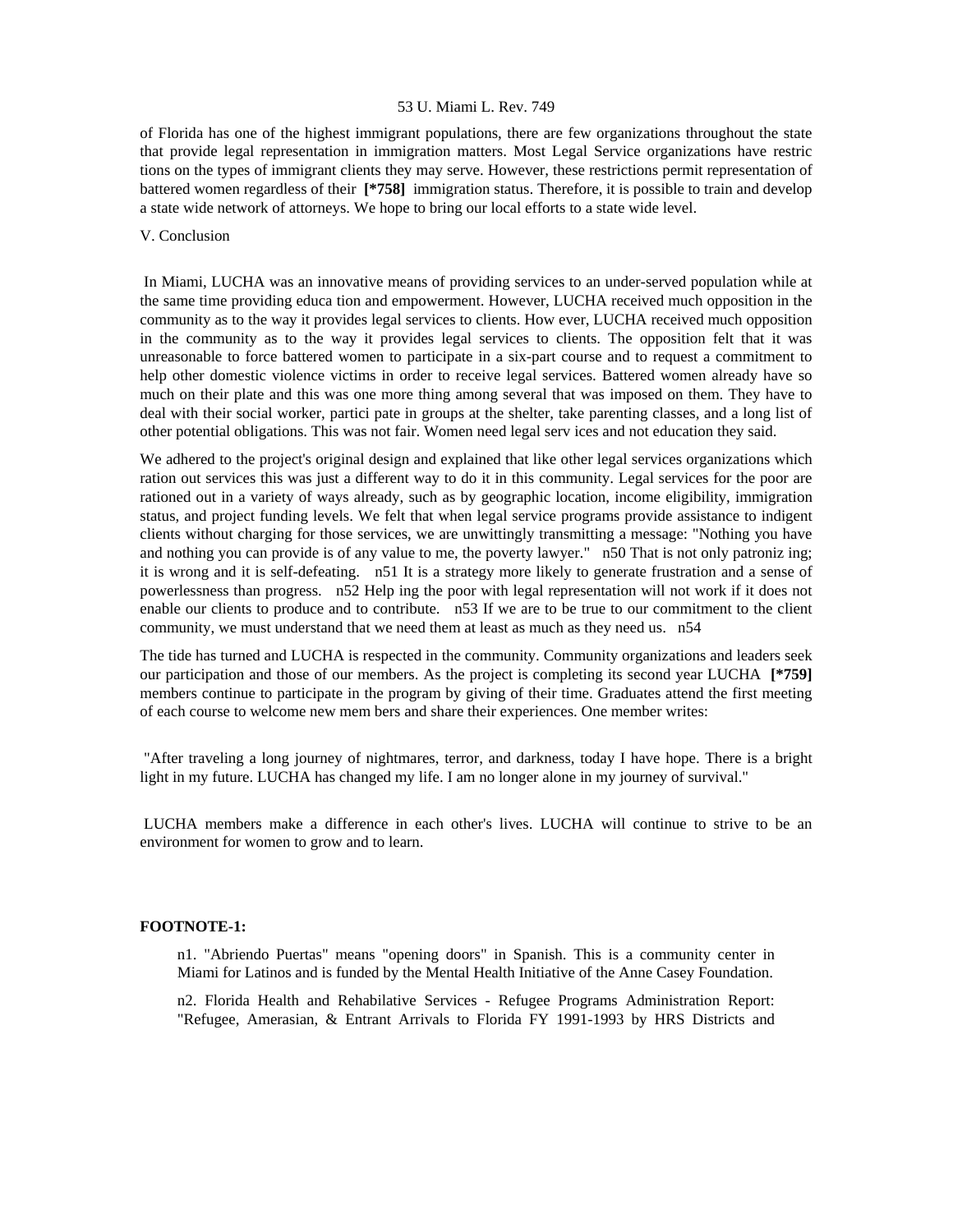Counties." Fifty-seven percent (57%) of those who have entered Florida since 1991 came through Miami-Dade, Broward, and Monroe counties at Florida's southern tip.

n3. See Note, Trapped in Domestic Violence: The Impact of United States Immigration Laws on Battered Immigrant Women, [6 B.U. Pub. Int. L.J. 589 \(1997\).](http://www.lexis.com/research/xlink?searchtype=get&search=6%20B.U.%20Pub.%20Int.%20L.J.%20589)

n4. See id.

n5. Fear of deportation is the single largest concern for battered immigrant women seeking to leave an abusive relationship. For some women who have fled persecution in their home country, deportation means torture, jail, or death. For others, it means a return to a life of extreme poverty, disease, and few or no opportunities. [Id. at 591.](http://www.lexis.com/research/xlink?searchtype=get&search=6%20B.U.%20Pub.%20Int.%20L.J.%20589,at%20591)

n6. Leslie E. Orloff & Rachel Rodriguez, Barriers to Domestic Violence Relief and Full Faith and Credit for Immigrant and Migrant Battered Women, MIGRANT CLINICIANS NETWORK, Sept. 1997, at 3.

n7. In an effort to address this dilemma, Congress passed the Violence Against Women Act ("VAWA"). See Violent Crime Control and Law Enforcement Act, Pub. L. No. 103-322, 108 Stat. 1796, 1902 (1994). Congress intended VAWA to make prevention of violence against women "a major law enforcement priority," and included provisions specifically designed to protect battered immigrant women. VAWA contains provisions that grant battered immigrant women the ability to adjust their immigration status without the cooperation or participation of her abuser. The first form of relief is the battered immigrant woman's ability to self-petition for permanent resident status. The second is suspension of deportation. See Note, cited above at supra note 3, at 600- 01.

n8. See Note, supra note 3, at 591.

n9. See id.

n10. Orloff, supra note 6, at 10.

n11. See id.

n12. See id. VAWA is not immune from this "racism of anti-immigrant sentiment." A battered immigrant remains first and foremost an immigrant, with all the assimilable, unacceptable traits historically imputed to her. From this perspective, VAWA requirements emerge as the final product of competing interests - the dedication to ending domestic violence competing with a desire to restrict immigration. The foreignness notion, however, is not operating alone. Societal and legal resistance to domestic violence furthers the marginalization of VAWA and its ability to assist battered immigrants. See Linda Kelly, Stories From the Front: Seeking Refuge for Battered Immigrants in the Violence Against Women Act, [92 Nw. U.L. Rev. 665, 692 \(1998\).](http://www.lexis.com/research/xlink?searchtype=get&search=92%20Nw.%20U.L.%20Rev.%20665,at%20692)

n13. The term "Legal Services" refers to programs funded, in whole or in part by the Legal Services Corporation, Pub.L.No. 93-355, 88 Stat.378 (1974) (codified as amended at [42 U.S.C.](http://www.lexis.com/research/xlink?searchtype=get&search=42%20USC%202996)  [2996](http://www.lexis.com/research/xlink?searchtype=get&search=42%20USC%202996) (1997).

n14. See Ingrid V. Eagly, Community Education: Creating a New Vision of Legal Services Practice, [4 Clinical L. Rev. 433, 434 \(1998\).](http://www.lexis.com/research/xlink?searchtype=get&search=4%20Clinical%20L.%20Rev.%20433,at%20434)

n15. See id.

n16. See id.

n17. See [id. at 441.](http://www.lexis.com/research/xlink?searchtype=get&search=4%20Clinical%20L.%20Rev.%20433,at%20441)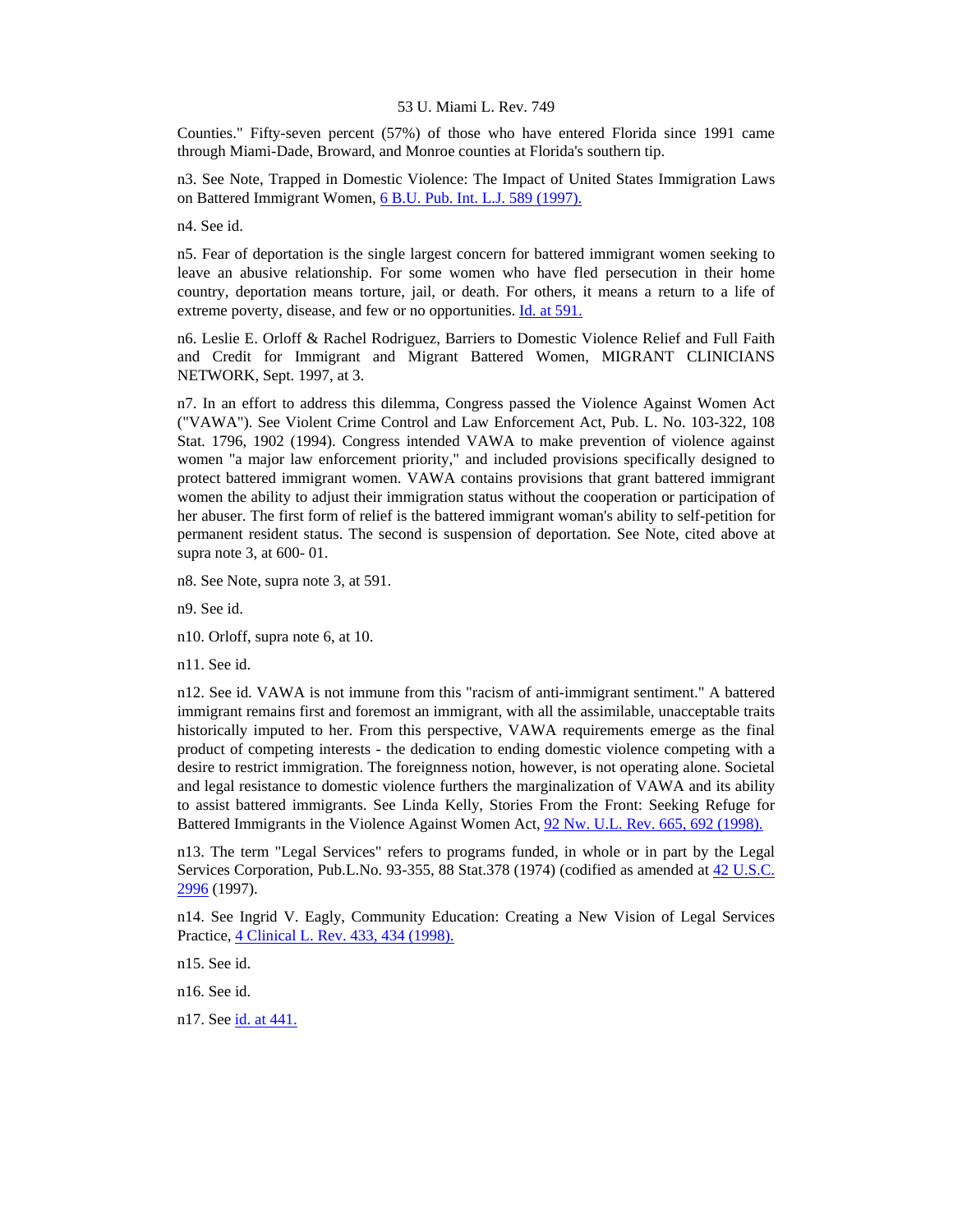n18. See id. With fewer resources to meet the needs of an increasing number of poor people, Legal Services has become overwhelmed with demands for assistance. Case priorities are usually set according to a "triage model," similar to the system in place in hospital emergency rooms. Under this model, Legal Services programs decide which types of cases to undertake by using factors including degree of need, severity of poverty, and likelihood of success. [Id. at](http://www.lexis.com/research/xlink?searchtype=get&search=4%20Clinical%20L.%20Rev.%20433,at%20440)  [440.](http://www.lexis.com/research/xlink?searchtype=get&search=4%20Clinical%20L.%20Rev.%20433,at%20440)

n19. See [id. at 441.](http://www.lexis.com/research/xlink?searchtype=get&search=4%20Clinical%20L.%20Rev.%20433,at%20441)

n20. See id.

n21. Id.

n22. Id.

n23. See Stephen Wexler, Practicing Law for Poor People, 79 Yale L.J. 1049 (1970).

n24. See id.

n25. Id.

n26. See Eagly, supra note 14, at 449.

n27. See id.

n28. Stacy Brustin, Expanding Our Vision of Legal Services Representation - The Hermanas Unidas Project, 1 Am. U.J. Gender & L., 39, 58 (1993).

n29. See id.

n30. Id.

n31. Id.

n32. "Hermanas Unidas" means "Sisters United" in Spanish.

n33. "Ayuda" means "help" in Spanish.

n34. Brustin, supra note 28, at 54.

n35. Id. at 55.

n36. See id.

n37. Id. "Compa<tild n>era" means "companion" or "friend" in Spanish.

n38. See id. at 55.

n39. Id.

n40. See id.

n41. See id.

n42. See Jennifer Gordon, We make the Road by Walking: Immigrant Workers, the Project, and the Struggle for Social Change, [30 Harv. C.R.-C.L. L. Rev. 407, 428 \(1995\).](http://www.lexis.com/research/xlink?searchtype=get&search=30%20Harv.%20C.R.-C.L.%20L.%20Rev.%20407,at%20428)

n43. See [id. at 429.](http://www.lexis.com/research/xlink?searchtype=get&search=30%20Harv.%20C.R.-C.L.%20L.%20Rev.%20407,at%20429)

n44. See id.

n45. See id.

n46. See [id. at 433.](http://www.lexis.com/research/xlink?searchtype=get&search=30%20Harv.%20C.R.-C.L.%20L.%20Rev.%20407,at%20433)